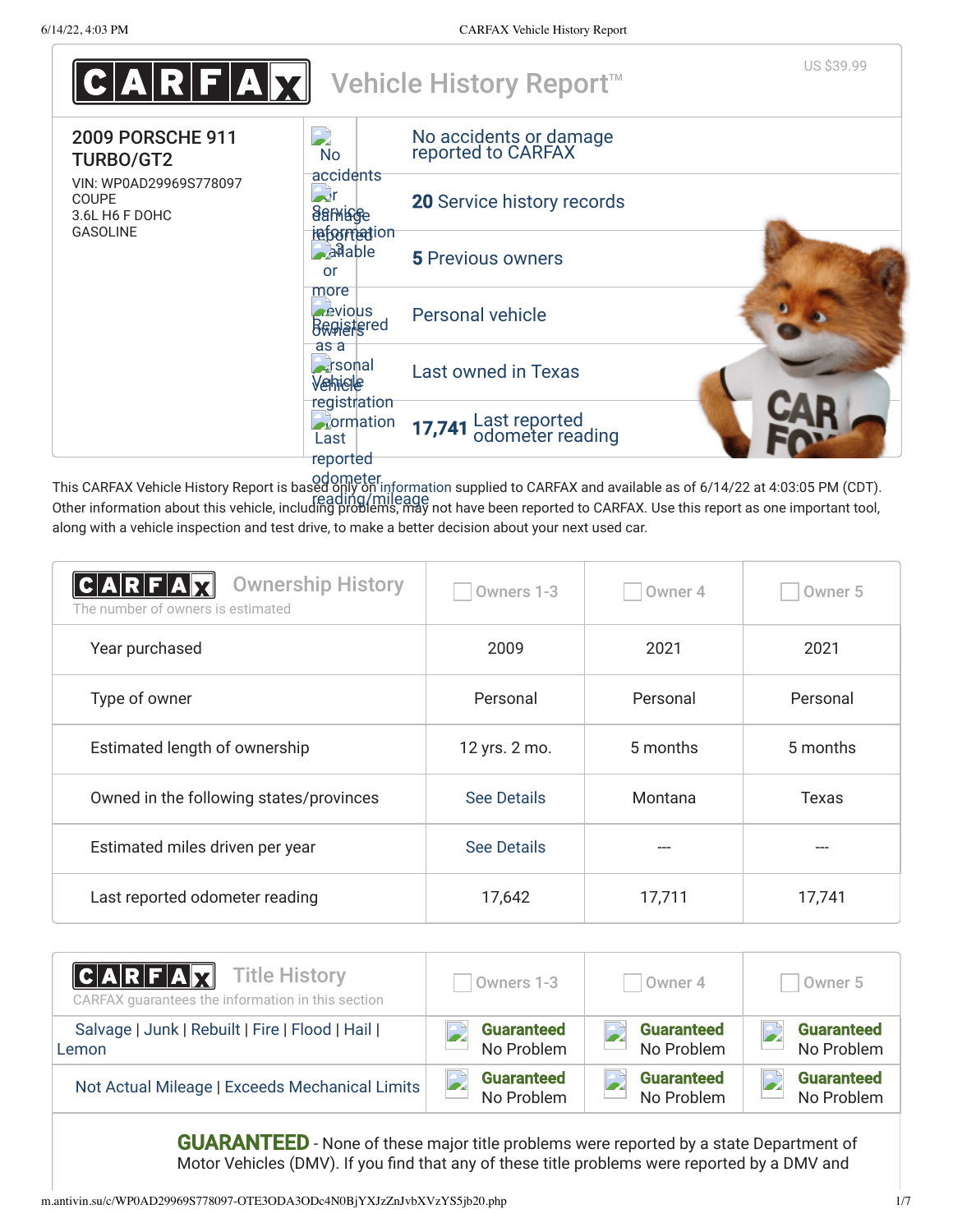

not included in this report, CARFAX will buy this vehicle back. Register | View Terms | View Certificate

| <b>Additional History</b><br>Not all accidents / issues are reported to CARFAX                 | Owners 1-3                    | Owner 4                 | Owner <sub>5</sub>            |
|------------------------------------------------------------------------------------------------|-------------------------------|-------------------------|-------------------------------|
| <b>Total Loss</b>                                                                              | No Issues                     | No Issues               | No Issues                     |
| No total loss reported to CARFAX.                                                              | Reported                      | Reported                | Reported                      |
| <b>Structural Damage</b>                                                                       | No Issues                     | No Issues               | No Issues                     |
| No structural damage reported to CARFAX.                                                       | Reported                      | Reported                | Reported                      |
| <b>Airbag Deployment</b>                                                                       | No Issues                     | No Issues               | No Issues                     |
| No airbag deployment reported to CARFAX.                                                       | Reported                      | Reported                | Reported                      |
| Odometer Check                                                                                 | No Issues                     | No Issues               | No Issues                     |
| No indication of an odometer rollback.                                                         | Indicated                     | Indicated               | Indicated                     |
| <b>Accident / Damage</b>                                                                       | No Issues                     | No Issues               | No Issues                     |
| No accidents or damage reported to CARFAX.                                                     | Reported                      | Reported                | Reported                      |
| <b>Manufacturer Recall</b><br>Check with an authorized Porsche dealer for any<br>open recalls. | <b>No Recalls</b><br>Reported | No Recalls<br>Reported  | <b>No Recalls</b><br>Reported |
| <b>Basic Warranty</b><br>Original warranty estimated to have expired.                          | <b>Warranty Expired</b>       | <b>Warranty Expired</b> | <b>Warranty Expired</b>       |

**CARFAX** Detailed History

| Owner 1<br>Purchased:<br>2009          |                 | Low mileage! This owner drove less<br>than the industry average of 15,000<br>miles per year. | <b>Personal Vehicle</b><br>$1,356$ mi/yr                |
|----------------------------------------|-----------------|----------------------------------------------------------------------------------------------|---------------------------------------------------------|
| Date                                   | <b>Mileage</b>  | <b>Source</b>                                                                                | <b>Comments</b>                                         |
| 02/20/2009                             | 10 <sup>°</sup> | <b>Online Listing</b>                                                                        | Vehicle offered for sale                                |
| 03/30/2009<br>$\overline{\phantom{a}}$ | 33              | Porsche of San Diego<br>San Diego, CA<br>858-695-3000<br>porscheofsandiego.com               | Vehicle serviced<br>- Pre-delivery inspection completed |
| 04/16/2009                             |                 | Porsche of San Diego<br>San Diego, CA<br>858-695-3000                                        | Vehicle sold                                            |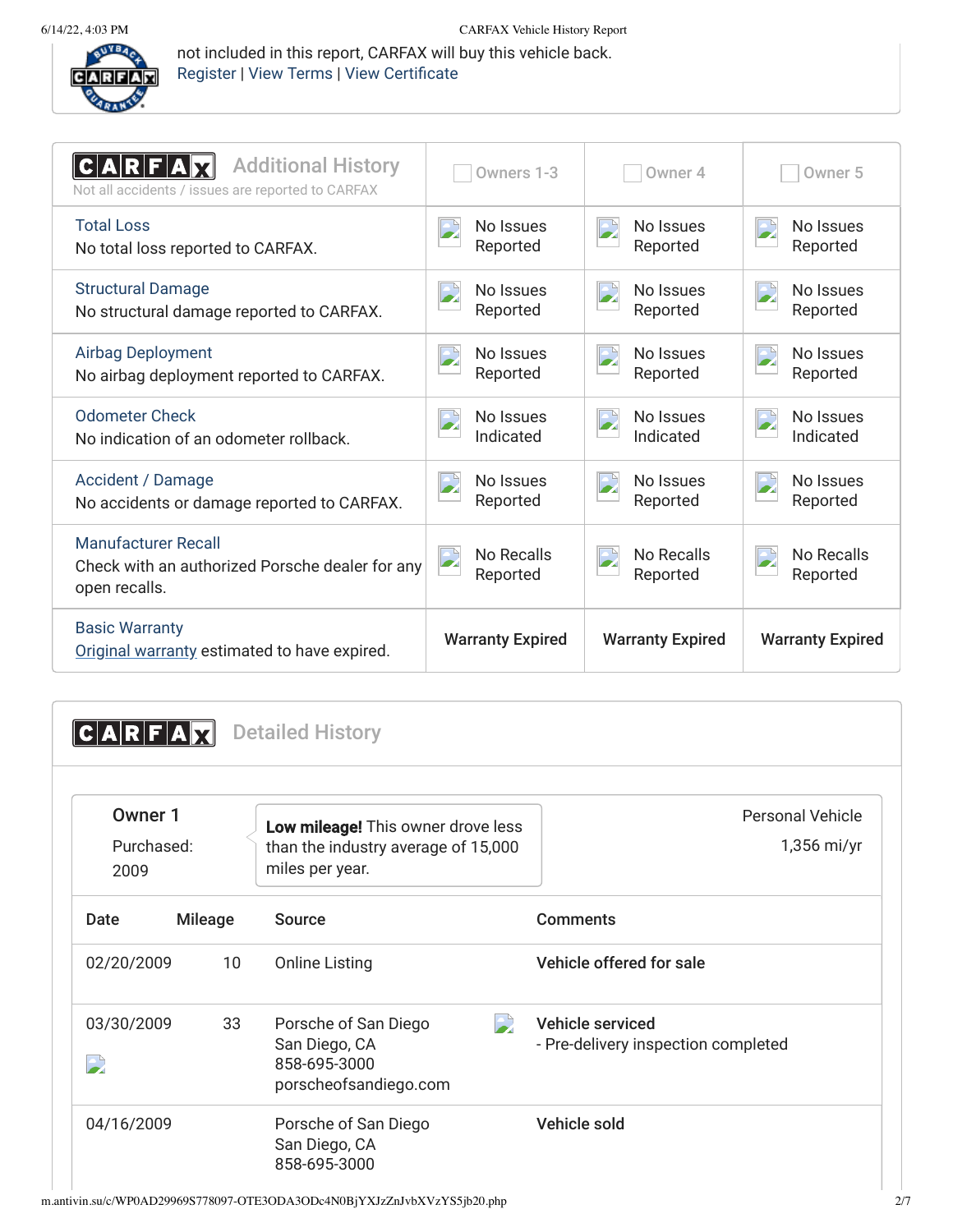|                                        |                | porscheofsandiego.com                                                                                      |                                                                                                                                       |
|----------------------------------------|----------------|------------------------------------------------------------------------------------------------------------|---------------------------------------------------------------------------------------------------------------------------------------|
| 04/16/2009                             | 43             | California<br>Motor Vehicle Dept.<br>San Diego, CA                                                         | <b>Odometer reading reported</b><br>- Titled or registered as personal vehicle                                                        |
| 04/20/2009<br>$\overline{\phantom{a}}$ |                | $\overline{\phantom{a}}$<br>Porsche of San Diego<br>San Diego, CA<br>858-695-3000<br>porscheofsandiego.com | Vehicle serviced                                                                                                                      |
| 05/07/2009<br>$\mathbf{L}$             | 244            | $\rightarrow$<br>Porsche of San Diego<br>San Diego, CA<br>858-695-3000<br>porscheofsandiego.com            | Vehicle serviced                                                                                                                      |
| 05/29/2009                             |                | California<br>Motor Vehicle Dept.<br>San Diego, CA                                                         | Title issued or updated<br>- First owner reported<br>- Loan or lien reported                                                          |
| 10/23/2009<br>$\mathbf{E}$             | 989            | $\overline{\phantom{a}}$<br>Porsche of San Diego<br>San Diego, CA<br>858-695-3000<br>porscheofsandiego.com | <b>Vehicle serviced</b><br>- Oil and filter changed                                                                                   |
| 05/17/2010<br>$\mathbf{L}$             | 1,885          | $\overline{\phantom{a}}$<br>Porsche of San Diego<br>San Diego, CA<br>858-695-3000<br>porscheofsandiego.com | Vehicle serviced<br>- Battery replaced<br>- Battery/charging system checked<br>- Oil and filter changed<br>- Ignition switch replaced |
| 03/15/2011                             | 2,630          | $\overline{\phantom{a}}$<br>Porsche of San Diego<br>San Diego, CA<br>858-695-3000<br>porscheofsandiego.com | Vehicle serviced<br>- Maintenance inspection completed<br>- Four wheel alignment performed<br>- Oil and filter changed                |
| 03/16/2011                             | 2,641          | Porsche of San Diego<br>San Diego, CA<br>858-695-3000<br>porscheofsandiego.com                             | Vehicle sold                                                                                                                          |
| <b>Owner 2</b><br>Purchased:<br>2011   |                | Low mileage! This owner drove less<br>than the industry average of 15,000<br>miles per year.               | <b>Personal Vehicle</b><br>2,108 mi/yr                                                                                                |
| <b>Date</b>                            | <b>Mileage</b> | <b>Source</b>                                                                                              | <b>Comments</b>                                                                                                                       |
| 04/20/2011                             |                | California<br>Motor Vehicle Dept.<br>La Jolla, CA                                                          | Title issued or updated<br>- New owner reported<br>- Loan or lien reported                                                            |
| 08/19/2011                             | 5,058          | Porsche of San Diego                                                                                       | Vehicle serviced                                                                                                                      |

- Oil and filter changed

- Tire condition and pressure checked

m.antivin.su/c/WP0AD29969S778097-OTE3ODA3ODc4N0BjYXJzZnJvbXVzYS5jb20.php 3/7

 $\mathbf{z}$ 

San Diego, CA 858-695-3000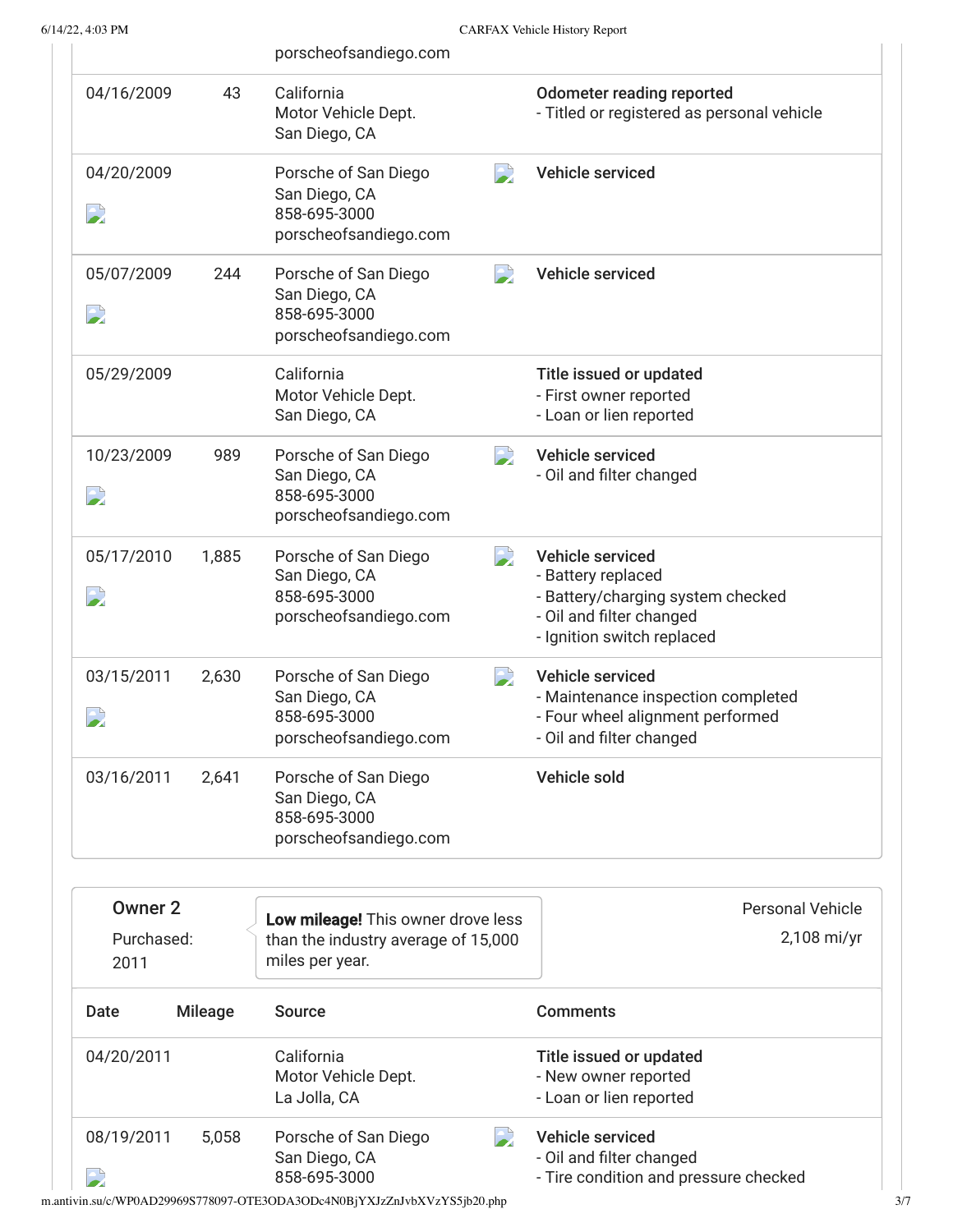|                                        |       | porscheofsandiego.com                                                          |                          |                                                                                                                                                                                                                                                  |
|----------------------------------------|-------|--------------------------------------------------------------------------------|--------------------------|--------------------------------------------------------------------------------------------------------------------------------------------------------------------------------------------------------------------------------------------------|
| 12/12/2011<br>$\rightarrow$            | 5,714 | Porsche of San Diego<br>San Diego, CA<br>858-695-3000<br>porscheofsandiego.com | D                        | Vehicle serviced<br>- Maintenance inspection completed<br>- Alignment checked<br>- Tire condition and pressure checked<br>- Steering/suspension checked<br>- Engine/powertrain computer/module<br>checked<br>- Steering angle sensor initialized |
| 06/07/2012<br>$\overline{\phantom{a}}$ | 7,184 | Porsche of San Diego<br>San Diego, CA<br>858-695-3000<br>porscheofsandiego.com | $\rightarrow$            | Vehicle serviced<br>- Maintenance inspection completed<br>- Tire(s) replaced<br>- Console repaired<br>- Four wheel alignment performed<br>- Alignment performed<br>- Shift lever knob/handle replaced<br>- Tire condition and pressure checked   |
| 08/06/2012<br>$\mathbf{D}$             | 7,612 | Porsche of San Diego<br>San Diego, CA<br>858-695-3000<br>porscheofsandiego.com | $\overline{\phantom{a}}$ | Vehicle serviced<br>- Recommended maintenance performed<br>- Maintenance inspection completed<br>- Oil and filter changed<br>- Tire condition and pressure checked                                                                               |
| 01/15/2013                             |       | California<br>Motor Vehicle Dept.<br>Encinitas, CA                             |                          | Registration updated when owner moved the<br>vehicle to a new location                                                                                                                                                                           |
| 03/14/2013<br>$\sum$                   | 8,452 | <b>Hoehn Porsche</b><br>Carlsbad, CA<br>760-438-4434<br>hoehnporsche.com       | $\rightarrow$            | Vehicle serviced<br>- Vehicle washed/detailed<br>- Tire condition and pressure checked                                                                                                                                                           |
| 08/17/2013<br>$\overline{\phantom{a}}$ | 9,311 | Porsche of San Diego<br>San Diego, CA<br>858-695-3000<br>porscheofsandiego.com | $\overline{\phantom{a}}$ | Vehicle serviced<br>- Brakes checked<br>- Oil and filter changed                                                                                                                                                                                 |
| 08/28/2013                             | 9,333 | Hoehn Porsche<br>Carlsbad, CA<br>760-438-4434<br>hoehnporsche.com              |                          | Vehicle offered for sale                                                                                                                                                                                                                         |
| 08/29/2013                             |       | Hoehn Acura<br>Carlsbad, CA<br>760-438-9599<br>hoehnmotors.com                 |                          | Vehicle offered for sale                                                                                                                                                                                                                         |
| 09/18/2013                             |       | California<br><b>Inspection Station</b><br>Carlsbad, CA                        |                          | Passed emissions inspection                                                                                                                                                                                                                      |
| 09/22/2013                             |       | Porsche of San Diego<br>San Diego, CA                                          | $\overline{\phantom{a}}$ | Vehicle serviced                                                                                                                                                                                                                                 |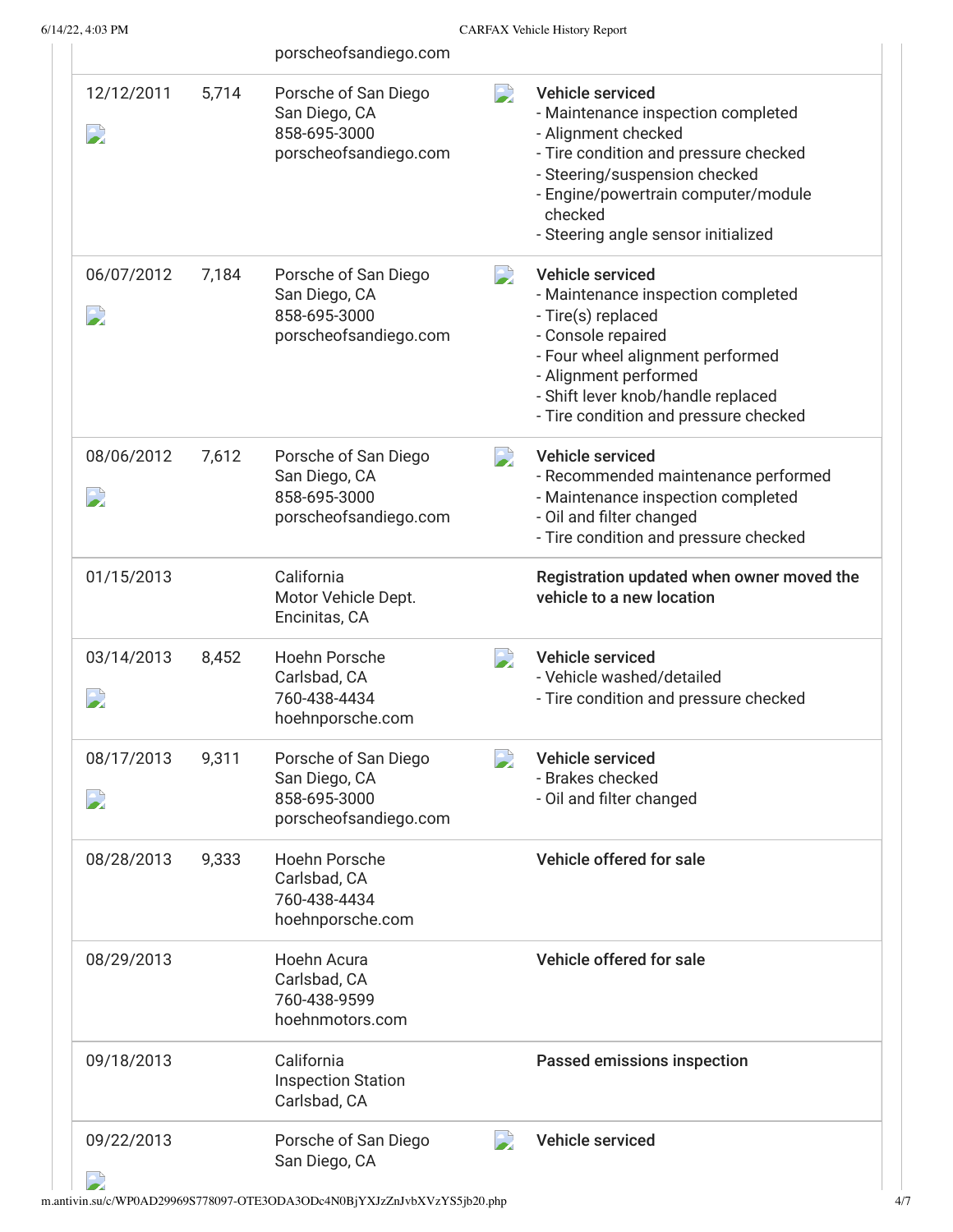|            |       | 858-695-3000<br>porscheofsandiego.com                                                         |                          |                                                                                                                                                                                                        |
|------------|-------|-----------------------------------------------------------------------------------------------|--------------------------|--------------------------------------------------------------------------------------------------------------------------------------------------------------------------------------------------------|
| 09/23/2013 |       | Hoehn Porsche<br>Carlsbad, CA<br>760-438-4434<br>hoehnporsche.com                             | $\Rightarrow$            | Vehicle serviced<br>- Pre-delivery inspection completed<br>- Vehicle washed/detailed<br>- Engine/powertrain computer/module<br>checked<br>- Oil and filter changed<br>- Emissions inspection performed |
| 09/30/2013 | 9,338 | <b>Carlsbad Buick GMC</b><br>Cadillac<br>Carlsbad, CA<br>760-891-2777<br>cadillaccarlsbad.com | $\overline{\phantom{a}}$ | <b>Vehicle serviced</b><br>- Emissions inspection performed                                                                                                                                            |
| 12/24/2013 | 9,398 | <b>Hoehn Porsche</b><br>Carlsbad, CA<br>760-438-4434<br>hoehnporsche.com                      |                          | <b>Vehicle sold</b>                                                                                                                                                                                    |
| 12/31/2013 |       | <b>New York</b><br>Motor Vehicle Dept.<br>Astoria, NY                                         |                          | <b>Registration issued or renewed</b><br>- Titled or registered as personal vehicle<br>- Passed safety inspection                                                                                      |
| 03/12/2014 | 9,770 | New York<br><b>Inspection Station</b>                                                         |                          | Passed safety inspection<br>- Emissions inspection performed                                                                                                                                           |
| 03/14/2014 |       | Porsche Gold Coast<br>Jericho, NY<br>516-625-5544<br>porschegoldcoast.com                     | $\Rightarrow$            | <b>Vehicle serviced</b><br>- Engine/powertrain computer/module<br>checked<br>- Starter overhauled/repaired<br>- Emissions or safety inspection performed                                               |

| Owner <sub>3</sub><br>Purchased:<br>2014 |                | Low mileage! This owner drove less<br>than the industry average of 15,000<br>miles per year. | Personal Vehicle<br>$692$ mi/yr                                                                            |
|------------------------------------------|----------------|----------------------------------------------------------------------------------------------|------------------------------------------------------------------------------------------------------------|
| Date                                     | <b>Mileage</b> | <b>Source</b>                                                                                | <b>Comments</b>                                                                                            |
| 03/25/2014                               |                | New York<br>Motor Vehicle Dept.<br>Astoria, NY                                               | Title issued or updated<br>- New owner reported                                                            |
| 04/17/2015                               | 13,561         | New York<br><b>Inspection Station</b>                                                        | Passed safety inspection<br>- Passed emissions inspection                                                  |
| 11/19/2015                               |                | New York<br>Motor Vehicle Dept.<br>Astoria, NY                                               | Registration issued or renewed<br>- Titled or registered as personal vehicle<br>- Passed safety inspection |
| 09/01/2017                               | 15.020         | New York<br><b>Inspection Station</b>                                                        | Passed safety inspection<br>- Passed emissions inspection                                                  |

m.antivin.su/c/WP0AD29969S778097-OTE3ODA3ODc4N0BjYXJzZnJvbXVzYS5jb20.php 5/7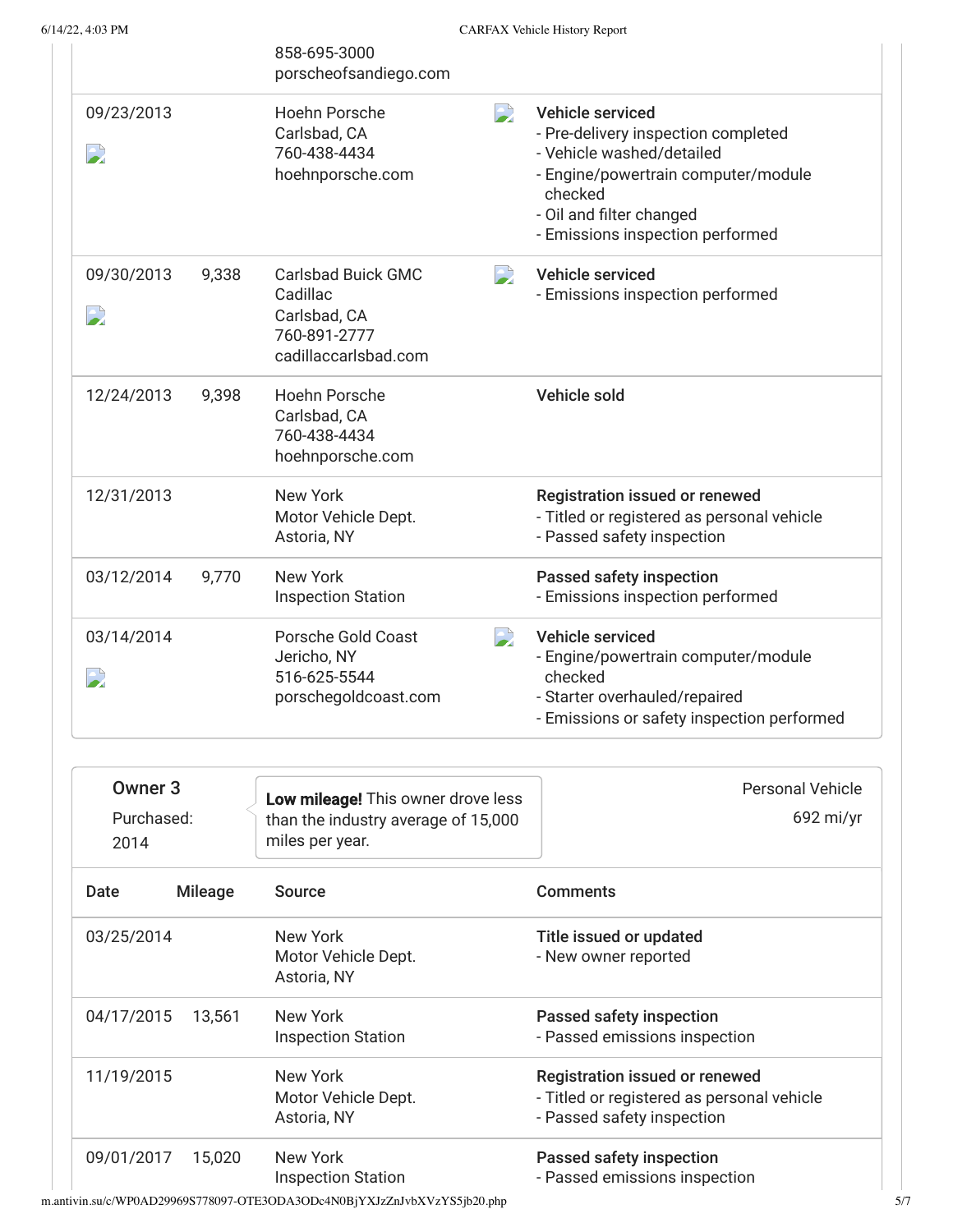| Date                                  | <b>Mileage</b> | <b>Source</b>                                                                     |                          | <b>Comments</b>                                                                                                                                                                                                                                                                                                                                                                                                                                                                                                                                                                                                                                                                    |
|---------------------------------------|----------------|-----------------------------------------------------------------------------------|--------------------------|------------------------------------------------------------------------------------------------------------------------------------------------------------------------------------------------------------------------------------------------------------------------------------------------------------------------------------------------------------------------------------------------------------------------------------------------------------------------------------------------------------------------------------------------------------------------------------------------------------------------------------------------------------------------------------|
| Owner <sub>4</sub><br>Purchased: 2021 |                |                                                                                   |                          | <b>Personal Vehicle</b>                                                                                                                                                                                                                                                                                                                                                                                                                                                                                                                                                                                                                                                            |
| 03/08/2021                            | 17,642         | Texas<br><b>Inspection Station</b>                                                |                          | Passed safety inspection                                                                                                                                                                                                                                                                                                                                                                                                                                                                                                                                                                                                                                                           |
|                                       |                |                                                                                   |                          | - Brakes checked<br>- Brake fluid flushed/changed<br>- Brake system bled<br>- Engine checked<br>- Clutch checked<br>- Axles checked<br>- Antifreeze/coolant checked<br>- Exterior lights checked<br>- Headlights adjusted<br>- Horns checked<br>- Door locks checked<br>- Cooling system checked<br>- Radiator checked<br>- Cooling system hoses checked<br>- Tire condition and pressure checked<br>- Instrument cluster checked<br>- Fluids checked<br>- Windshield washer checked<br>- Wipers/washers checked<br>- Computer(s) checked<br>- Cabin air filter replaced/cleaned<br>- Oil and filter changed<br>- Drivability/performance checked<br>- Safety inspection performed |
| 08/15/2019<br>$\mathbf{D}$            | 17,580         | Porsche of Plano<br>Plano, TX<br>972-249-0910<br>porscheplanotexas.com            | D                        | Vehicle serviced<br>- Maintenance inspection completed<br>- Four wheel alignment performed<br>- Battery/charging system checked                                                                                                                                                                                                                                                                                                                                                                                                                                                                                                                                                    |
| 04/19/2019<br>$\mathbf{L}$            | 15,841         | Porsche of South Shore<br>Freeport, NY<br>516-546-1700<br>porscheofsouthshore.com | $\Rightarrow$            | Vehicle serviced<br>- Safety inspection performed<br>- Fluids checked<br>- Oil and filter changed<br>- Emissions inspection performed                                                                                                                                                                                                                                                                                                                                                                                                                                                                                                                                              |
| 04/18/2019                            | 15,838         | <b>New York</b><br><b>Inspection Station</b>                                      |                          | Passed safety inspection<br>- Passed emissions inspection                                                                                                                                                                                                                                                                                                                                                                                                                                                                                                                                                                                                                          |
| 11/16/2017                            |                | <b>New York</b><br>Motor Vehicle Dept.<br>Astoria, NY                             |                          | <b>Registration issued or renewed</b><br>- Titled or registered as personal vehicle<br>- Passed safety inspection                                                                                                                                                                                                                                                                                                                                                                                                                                                                                                                                                                  |
| 09/05/2017<br>D                       |                | Porsche Gold Coast<br>Jericho, NY<br>516-625-5544<br>porschegoldcoast.com         | $\overline{\phantom{a}}$ | Vehicle serviced<br>- Brake fluid flushed/changed<br>- Oil and filter changed<br>- Emissions or safety inspection performed                                                                                                                                                                                                                                                                                                                                                                                                                                                                                                                                                        |
|                                       |                |                                                                                   |                          |                                                                                                                                                                                                                                                                                                                                                                                                                                                                                                                                                                                                                                                                                    |